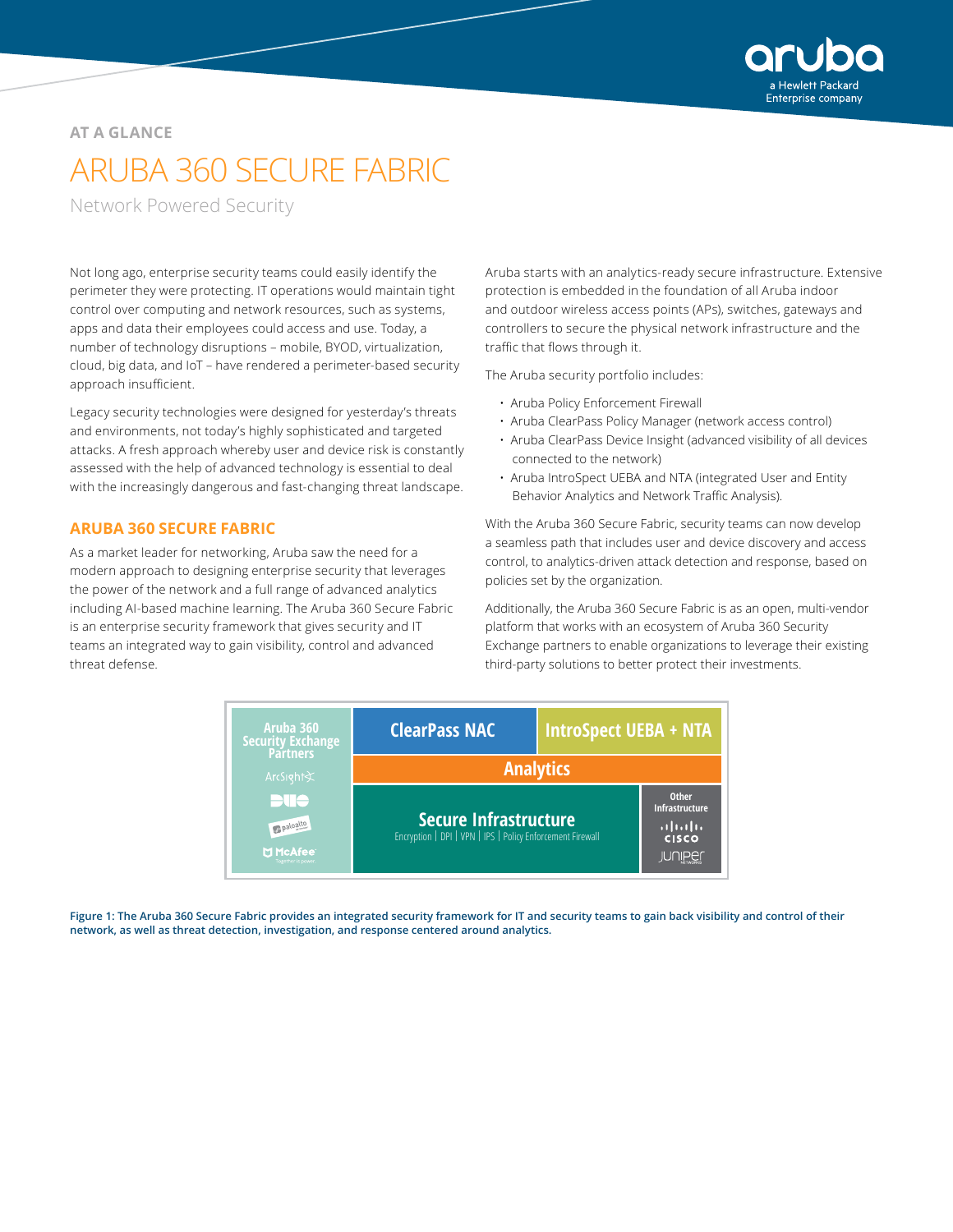### **ARUBA SECURE NETWORK INFRASTRUCTURE**

For over 15 years, Aruba has been at the forefront of delivering high-performance, extremely reliable and secure network access – from the campus and branch to the core to the data center. As a security provider, Aruba has consistently introduced ground-breaking innovations in the areas of encryption, physical hardening, remote access, and embedded firewalls to ensure that user, system and device traffic can be trusted. Chief Information Security Officers (CISOs) have come to rely on the security "head start" that the Aruba secure infrastructure provides.

Aruba Secure Infrastructure includes secure boot, military grade encryption, deep packet inspection, VPN, IPS and policy enforcement firewalls.

Each second an attacker is connected to the network can mean unleashing thousands of malware packets. Traditional firewalls that leverage IP-based VLANs for control become active only after a user or device reaches deep into the network which results in a security gap.

The Aruba Policy Enforcement Firewall (PEF) is a stateful, application-aware access control system that eliminates this gap. PEF runs on either a Mobility Controller or Instant Access Point and puts a firewall between a user or device and the network at time of initial access. Working in conjunction with Dynamic Segmentation, PEF makes Aruba networking more secure by uniquely enforcing IT access policies based on a user or device identity and roles (privileges) associated with that identity.

PEF is the only firewall that uses identity and roles to enforce Zero Trust at the point of access.

### **EXPANDED VISIBILITY AND CONTROL**

The expanding IT attack surface and a constantly evolving network means organizations not only need a secure network foundation, but also additional visibility and control. The ClearPass family of products allow the enterprise to gain better device visibility and manage an entire set of access control use cases that includes wired, wireless, guest and BYOD connectivity, to policy-based remediation and attack response.



**VISIBILITY** Know what's on your network



Security tool coordination through ClearPass Exchange

**RESPONSE**

**Figure 2: ClearPass goes beyond visibility and extends control for devices and users connecting to your network.**

With the growing number and variety of devices connecting to networks, Aruba ClearPass Device Insight delivers valuable visibility and profiling to address security and compliance risks associated with unidentified and unmanaged devices connected to the network. This includes emerging Internet of Things (IoT) devices that are often deployed within a customer's environment without first considering the potential security implications. Aruba ClearPass Policy Manager then delivers the actionable control and response needed to address who and what can access internal and external resources.

The Policy Enforcement Firewall is a self-contained access control function that also integrates with Aruba's ClearPass Policy Manager. ClearPass provides a complete NAC solution that includes streamlined authentication and policy definition services that are delivered to PEF for enforcement.

### **ARUBA DYNAMIC SEGMENTATION**

Combining Aruba Secure Infrastructure (embedded into Aruba Mobility Controllers, gateways, access points, and switches) plus Aruba ClearPass Policy Manager, IT can deliver a network edge that's smart enough to securely connect all types of devices and users. Dynamic Segmentation simplifies IT network operations and improves security by enforcing unified policies across the wired and wireless networks. This ensures that appropriate access and security policies are seamlessly distributed, automatically applied, and independently enforced (through the embedded [Aruba Policy](https://www.arubanetworks.com/products/security/policy-enforcement-firewall/)  [Enforcement Firewall](https://www.arubanetworks.com/products/security/policy-enforcement-firewall/) or PEF) for all users and devices without any additional moves, adds, or changes. For more information, visit [www.arubanetworks.com/dynamicsegmentation](https://www.arubanetworks.com/dynamicsegmentation).

### **ADVANCED THREAT DETECTION AND RESPONSE**

Aruba IntroSpect integrated UEBA and NTA detects attacks by identifying small changes in behavior that often are indicative of stealthy threats. Today's attacks can be comprised of many smaller actions that occur over long periods of time. By involving compromised users and hosts, cyber criminals can evade traditional defenses using legitimate credentials to access corporate resources – making attacks difficult to detect. Phishing scams, social engineering and malware infections are just a few of the popular techniques by which these attackers acquire employee corporate credentials.

Uniquely, IntroSpect assesses the entire infrastructure for threats by ingesting a wide range of sources – from network packets and flows to IT logs and alerts. IntroSpect uses machine learning based intelligence and automates the detection of these attacks by giving security and network operations visibility throughout the kill chain. Supervised and unsupervised machine learning models deliver actionable intelligence to proactively respond to these advanced cyberattacks with the enterprise scale to protect millions of users and devices and secure vast amounts of distributed data. IntroSpect can also work with existing infrastructure solutions or ClearPass to take a range of either manual or automated actions in response to an attack.